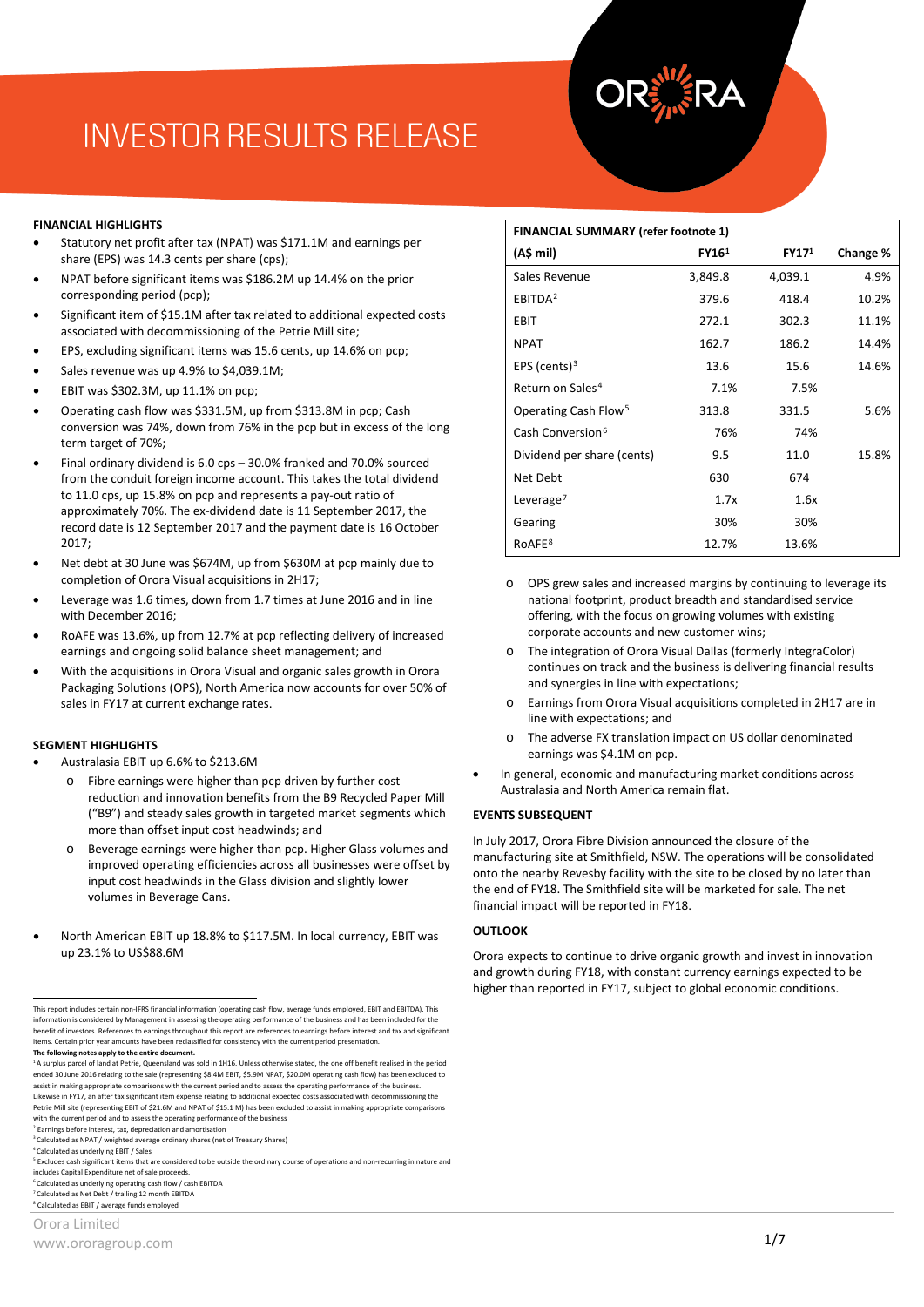## **INVESTOR RESULTS RELEASE**

### **REVENUE**

- Sales revenue of \$4,039.1M was up 4.9% on pcp, driven by:
	- o OPS increasing revenue by approximately 4.2% through higher sales to existing customers and new customer wins;
	- o Incremental revenues from the Orora Visual acquisitions completed in both FY16 and FY17; and
	- o Higher volumes in Glass driven by increased demand in both the wine and beer segments.
- Revenue gains were partially offset by:
	- o Pass through of lower aluminium prices and slightly lower volumes in Beverage Cans; and
	- o Adverse FX impact on US dollar denominated North America sales (\$71.6M on pcp) – local currency sales increased by 11.4%.
- Underlying sales in Australasia increased approximately 2.7% after taking into account the pass through of lower aluminium prices.

## **EARNINGS BEFORE INTEREST AND TAX**

- Underlying EBIT increased by 11.1% to \$302.3M, with the gain attributable to:
	- o Fibre Packaging benefits revenue and margin gains in targeted market segments;
	- o Full delivery of the expected cost reduction and innovation benefits from B9;
	- o Continued focus on improving manufacturing and operating efficiency across the Australasian business;
	- o Sales growth and ongoing improvements in the operating model within OPS; and
	- o Initial earnings contributions from the recently completed acquisitions in Orora Visual including annualisation and synergy benefits from the FY16 Orora Visual Dallas acquisition.
- Earnings gains were partially offset by:
	- o Higher input costs at both Glass and B9; and
	- o Adverse translational FX impact from US dollar denominated earnings (\$4.1M on pcp) with US dollar earnings translated at AUD/USD 0.754 in FY17, compared to 0.728 in pcp.
- Going forward, foreign exchange translation sensitivity on EBIT and NPAT to a 1 cent move in the AUD/USD on an annualised basis is approximately \$2.2M and \$1.2M respectively.

### **INNOVATION UPDATE**

- The Orora Global Innovation Initiative was established in July 2015 to enhance innovation, modernisation and productivity across the business. The strategy was to invest approximately \$45.0M into new initiatives over 3 years.
- To June 2017, approximately \$29.0M has been committed to projects focused on delivering new-customer led product solutions (estimated 70%) and enhancing productivity (estimated 30%).
- Approximately \$14.9M was invested during FY17. The cumulative spend since inception is approximately \$23.0M.
- A number of projects are now completed / commissioned and are delivering to expectation. These projects are an important part of offsetting ongoing headwinds, especially in Australasia.
- To help drive and cultivate innovative thinking, a crowd sourcing initiative was completed in the 1H17. A number of ideas emanated from this process and are receiving funding support.



| <b>Revenue Summary</b>     |             |             |          |
|----------------------------|-------------|-------------|----------|
| (A\$ mil)                  | <b>FY16</b> | <b>FY17</b> | Change % |
| Australasia                | 1,956.6     | 2,001.6     | 2.3%     |
| North America              | 1,893.2     | 2,037.5     | 7.6%     |
| <b>Total sales revenue</b> | 3,849.8     | 4,039.1     | 4.9%     |

| <b>Earnings Summary (EBIT)</b> |             |             |          |
|--------------------------------|-------------|-------------|----------|
| (A\$ mil)                      | <b>FY16</b> | <b>FY17</b> | Change % |
| Australasia                    | 200.4       | 213.6       | 6.6%     |
| North America                  | 98.9        | 117.5       | 18.8%    |
| <b>Underlying Corporate</b>    | (27.2)      | (28.8)      | (5.9%)   |
| <b>Underlying EBIT</b>         | 272.1       | 302.3       | 11.1%    |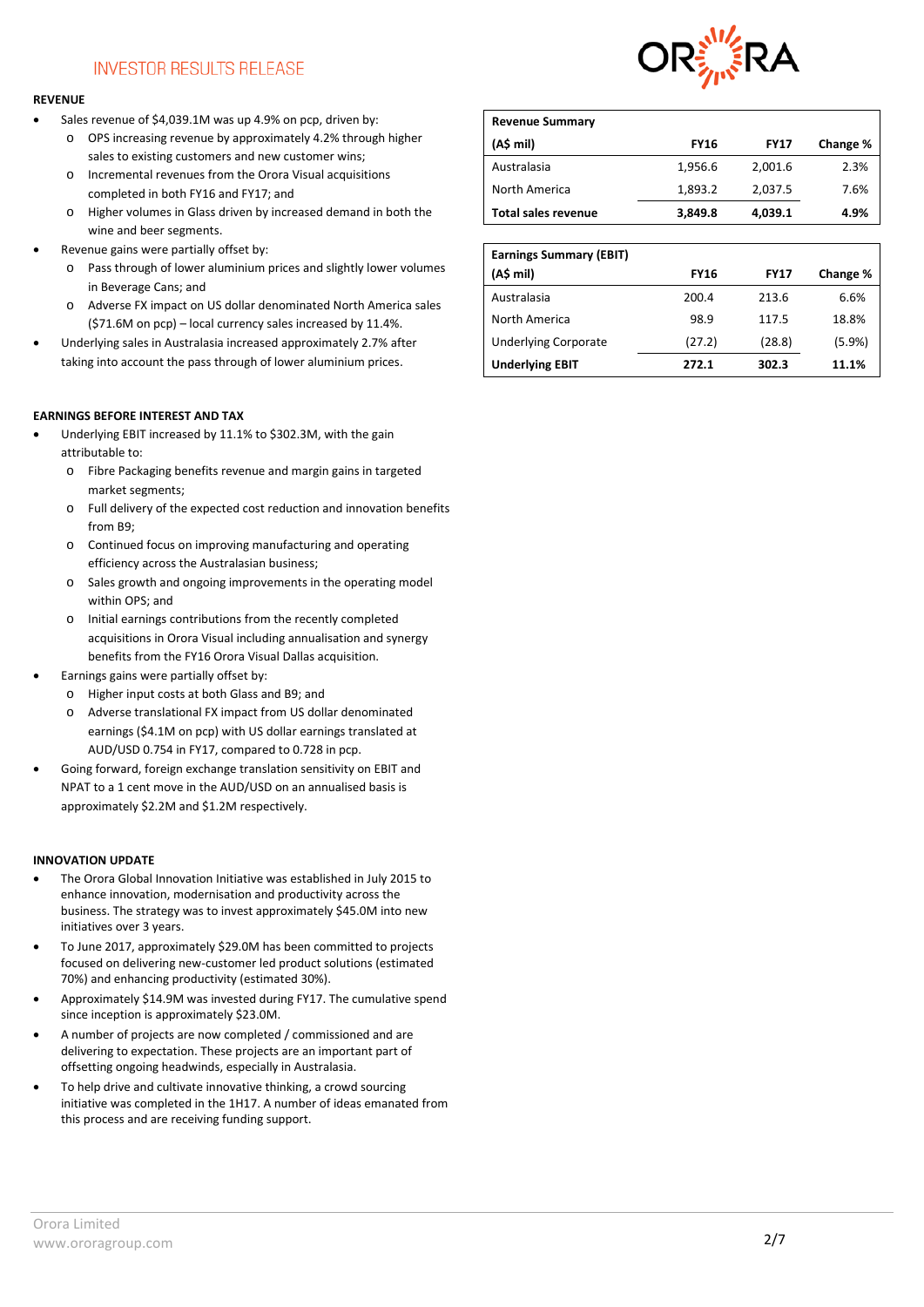### **BALANCE SHEET –**

- Key balance sheet movements since June 2016 were:
	- $\circ$  Increase in other current assets is primarily in North America, with increases in inventory and receivables balances related to higher sales in OPS and the Orora Visual acquisitions (+\$28M) partially offset by the favourable impact of foreign exchange translation on North American receivables and inventories;
	- o Net property, plant and equipment (PP&E) was higher with additions relating to several capex projects and the Orora Visual acquisitions (+\$44M) more than offsetting depreciation. Capex for FY17 included spend on the following major items: plant and equipment relating to the Glass capacity expansion, corrugated printing and converting equipment upgrades in Fibre Packaging, initial spend on a secondary waste water treatment plant at Botany and projects approved under the Orora Global Innovation Initiative. Depreciation and amortisation for the period was \$116.1M;
	- o Increase in intangible assets primarily reflects the goodwill and other intangibles relating to Orora Visual acquisitions;
	- o Net debt increased by \$44.0M during the period with acquisitions in Orora Visual, investments in capital, and dividends offsetting increased operating cash flows. The favourable foreign exchange translation impact on USD denominated net debt was \$15.1M; and
	- o Increase in payables was driven by continued improvement in vendor trading terms across the business, addition of Orora Visual acquisitions payables (+\$17M), offset by the favourable foreign exchange translation effect of North American payables.

### **CASH FLOW**

- Increased earnings were successfully converted into cash with operating cash flow increasing by \$17.7M to \$331.5M.
- Cash conversion was 74%, slightly lower than pcp, but in line with Management's indicated cash conversion target of 70%, and after investing more than \$100M in net capex in the period.
- Main movements included:
	- o Increase in EBITDA of \$38.8M;
	- o Working capital continues to be efficiently managed and benefited from strong collections and capital discipline in creditor terms and overall inventory management, despite a delay in the rundown of inventories associated with the Glass capacity expansion;
	- $\circ$  Reflective of the ongoing investment in the business, total net capex was \$137.1M which includes \$14.9M and \$34.2M on innovation and growth projects respectively;
	- o Net capex includes proceeds from the sale of three parcels of surplus land: Petrie (\$12.0M), OPS California (\$4.1M) and compulsorily acquired land in Queensland (\$2.8M);
	- o Growth capex includes spend on the Glass capacity expansion (project is on track) and remaining amounts on the dairy sack line at Keon Park (Victoria) (commissioning commenced in FY17);
	- o With ongoing investment in base capital, the balance of the growth spend on the Glass capacity expansion and other projects, Orora Global Innovation Initiative investments and a high point in the timing of cash flows associated with the asset refresh in Fibre Packaging, net total capex in FY18 is expected to be approximately 110% of depreciation. Expenditure will be more weighted to the first half of FY18.

| Balance Sheet (A\$ mil)               | 30/06/16 | 30/06/17 | Change % |
|---------------------------------------|----------|----------|----------|
| Cash                                  | 66       | 59       | (10.6%)  |
| <b>Other Current Assets</b>           | 1,017    | 1,111    | 9.2%     |
| Property, Plant &<br>Equipment        | 1,564    | 1,649    | 5.4%     |
| Intangible Assets                     | 378      | 447      | 18.3%    |
| Investments & Other<br>Assets         | 105      | 98       | (6.7%)   |
| <b>Total Assets</b>                   | 3,130    | 3,363    | 7.4%     |
| Interest-bearing<br>Liabilities       | 696      | 733      | 5.3%     |
| Payables & Provisions                 | 936      | 1,083    | 15.7%    |
| <b>Total Equity</b>                   | 1,498    | 1,547    | 3.3%     |
| <b>Total Liabilities &amp; Equity</b> | 3,130    | 3,363    | 7.4%     |
| Net Debt                              | 630      | 674      |          |
| Leverage                              | 1.7x     | 1.6x     |          |
| Gearing                               | 30%      | 30%      |          |

| Cash Flow (A\$ mil)                                  | FY16 <sup>1</sup> | <b>FY17</b> | Change % |
|------------------------------------------------------|-------------------|-------------|----------|
| <b>EBITDA</b>                                        | 379.6             | 418.4       | 10.2%    |
| Non-cash Items                                       | 34.9              | 32.5        |          |
| Movement in Total Working<br>Capital                 | (23.5)            | (14.7)      |          |
| Net Capex                                            | (77.2)            | (104.6)     |          |
| <b>Operating Cash Flow</b>                           | 313.8             | 331.5       | 5.6%     |
| Cash Significant Items                               | (4.7)             | (1.2)       |          |
| <b>Operating Free Cash Flow</b>                      | 309.1             | 330.2       |          |
| Interest                                             | (29.2)            | (34.3)      |          |
| Tax                                                  | (52.5)            | (49.1)      |          |
| Growth capex                                         | (21.8)            | (32.5)      |          |
| <b>Free Cash Available to</b><br><b>Shareholders</b> | 205.6             | 214.3       |          |
| Cash Conversion                                      | 76%               | 74%         |          |

### **WORKING CAPITAL**

- Average total working capital to sales was 8.4% (versus 9.6% in pcp) reflecting a continued emphasis on working capital optimisation across the Group.
- The Management target for average total working capital to sales is less than 10.0% in the medium term and remains an area of focus across the business.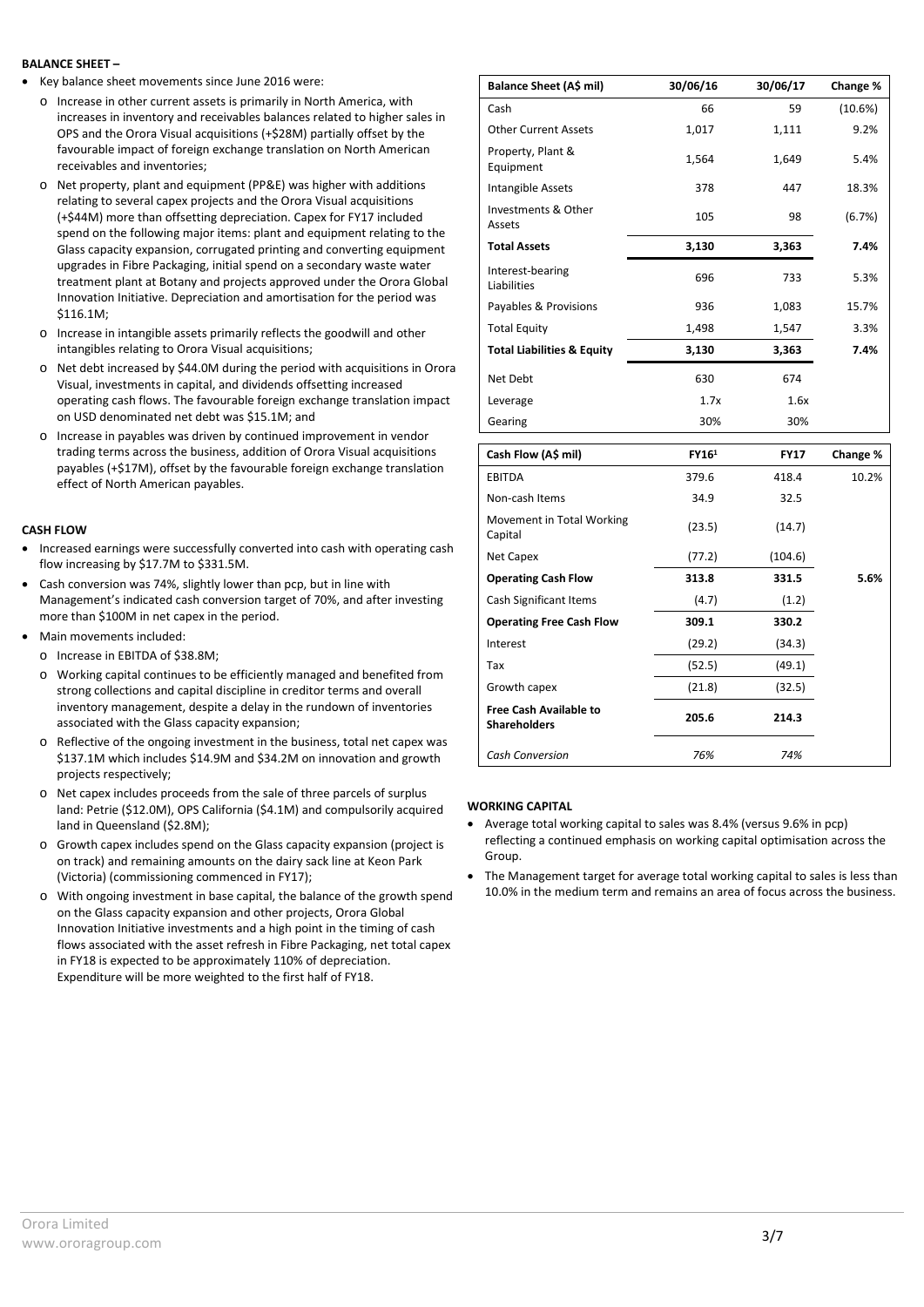## AUSTRALASIA

## **KEY POINTS**

- Overall, Australasia increased EBIT by \$13.2M to \$213.6M, 6.6% higher than pcp.
- The PBIT growth reflected ongoing delivery of self-help programs which more than offset input cost headwinds. The return on sales increased by 50 bps from 10.2% to 10.7%.
- Underlying sales in Australasia increased approximately 2.7% after taking into account the pass through of lower aluminium prices.
- Economic conditions in Australia remain flat with organic volume growth muted and broadly in line with GDP.
- RoAFE improved by a further 80 bps to 12.4%, up from 11.6% in pcp.

## **FIBRE BUSINESS GROUP**

• Fibre earnings were higher than pcp driven by successful revenue growth in targeted market segments, continued cost reduction and innovation benefits from B9 and manufacturing and operating efficiencies in Fibre Packaging.

## **Fibre Packaging:**

- Sales were higher than pcp, while a continued focus on efficiency and cost improvement drove higher earnings and improved margins.
- The Fibre Packaging business continues to perform well and is seeing benefits from focusing on specific market segments.
- Higher volumes in the Australian industrial sector were offset by market softness in meat and certain fruit and produce segments (mainly weather related).
- New Zealand volumes were in line with pcp, kiwifruit volumes overall were marginally lower due to adverse weather conditions.

## **Packaging and Distribution:**

- Higher sales in the quick service restaurant and dairy segments (market share) offset ongoing general softness in the grocery sector.
- The state of the art dairy sack line at Keon Park (VIC) was commissioned and commercial sales, primarily to export markets, have commenced.
	- Export sales associated with the new dairy sack line offset underlying weakness within the Australian domestic dairy market.
- Reorganisation of the New Zealand Cartons operation was successfully completed, with benefits delivered in line with expectations.

## **Botany Recycled Paper Mill (B9):**

- The remaining \$7M of B9 cost reduction and innovation benefits were successfully delivered in FY17. The drive for productivity continues with the focus remaining on optimising production efficiency and the number of paper grades produced.
- The Mill produced 373,000 tonnes of recycled paper during FY17 (382,000 tonnes in pcp). Additional maintenance shut periods as well as some reliability issues encountered throughout the year impacted volumes. The causes of these reliability issues have largely been identified and progressively addressed. Mill reliability and production performance has subsequently improved and in the last quarter of FY17, production was approximately at nameplate.
- B9 exported 73,500 tonnes of recycled paper to OPS and other third party US based customers during FY17 (79,500 in pcp), the slight reduction on pcp due to restricted B9 output however this did not cause any disruption to the OPS business.
- In January 2016, B9 transitioned to paying higher gas prices which had an incremental adverse EBIT impact in 1H17 of approximately \$3.0M.
- A number of initiatives are being implemented to further offset rising energy costs. This includes the approval of a \$23M investment in a waste water treatment plant that not only reduces the impact on the environment by reducing regulated discharges in effluent from the site but will also generate renewable energy by converting biogas to electricity.
- Old Corrugated Cardboard (OCC) is a primary feedstock for B9 and 90% of the mills requirements are sourced from a range of vendors with a mix of

| (A\$ mil)            | <b>FY16</b> | <b>FY17</b> | Change % |
|----------------------|-------------|-------------|----------|
| Sales Revenue        | 1,956.6     | 2,001.6     | 2.3%     |
| EBIT                 | 200.4       | 213.6       | 6.6%     |
| <b>EBIT Margin %</b> | 10.2%       | 10.7%       |          |
| ROAFE                | 11.6%       | 12.4%       |          |

| <b>Segment Cash Flow</b>             |             |             |          |
|--------------------------------------|-------------|-------------|----------|
| (A\$ mil)                            | <b>FY16</b> | <b>FY17</b> | Change % |
| <b>EBITDA</b>                        | 286.1       | 301.9       | 5.5%     |
| Non-cash Items                       | 29.6        | 26.3        |          |
| Movement in Total Working<br>Capital | (26.9)      | 1.9         |          |
| Net Capex                            | (60.3)      | (99.2)      |          |
| <b>Operating Cash Flow</b>           | 228.5       | 230.9       | 1.1%     |
| Cash Significant Items               | (4.3)       | (1.2)       |          |
| <b>Operating Free Cash Flow</b>      | 224.2       | 229.7       |          |
| <b>Cash Conversion</b>               | 72%         | 70%         |          |



terms and contract tenure. Orora collects the remaining approximately 10% of mill requirements directly. Some supply contracts are linked to OCC commodity prices, which have been volatile and have risen in 2H17. There was minimal impact in FY17 as the increased costs for OCC were largely offset by rising paper export prices to North America and Asia.

## **BEVERAGE BUSINESS GROUP**

• Beverage sales revenues and earnings were ahead of pcp driven by higher sales volumes in Glass and Closures as well as improved cost control and efficiency across the Business Group, which offset slightly lower sales volumes in Cans and input cost headwinds in Glass.

## **Beverage Cans:**

- Despite steady growth in beer and energy drinks, volumes were below pcp, impacted by general market contraction in the carbonated soft drink sector and the impact of market share loss (occurred in FY16).
- Earnings were higher reflecting the ongoing focus on operating cost control and manufacturing efficiencies.

## **Glass:**

- Volumes were ahead of pcp driven by continued industry growth in wine and higher beer volumes. Imported finished bottle supply was used to ensure customers' requirements were not affected during the final stages of commissioning for the \$42M forming line investment.
- The benefit of sales volume growth more than offset higher input/energy costs and downtime associated with both the capacity expansion and the electricity blackout in South Australia.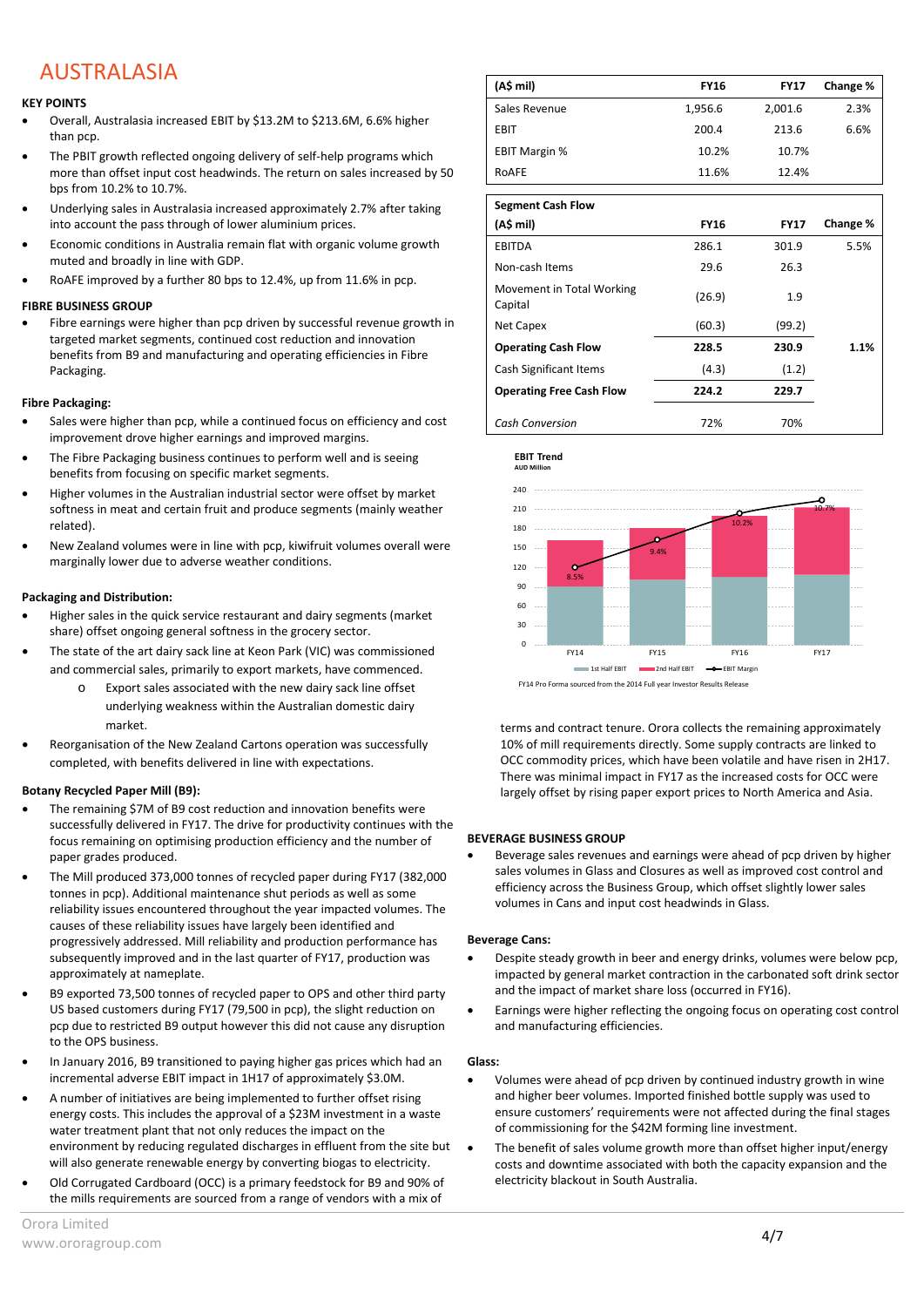## AUSTRALASIA (continued)

## **INNOVATION & GROWTH UPDATE**

- The \$42.0M investment to increase the manufacturing output of the Glass furnaces was completed on time and on budget. Three forming lines were successfully expanded with commercial production commenced during the period, increasing capacity by approximately 60 million bottles and reducing the import need for finished bottles. The upgrade investment is expected to drive improved earnings and is expected to exit FY18 meeting Orora's investment return hurdle rates.
- At B9, construction has commenced on a new \$23M secondary water treatment plant. The plant will reduce the mill's impact on the environment by reducing the volume of regulated discharges produced in the paper making process. The waste water treatment process will also generate biogas which will be converted into electricity for consumption on-site, thus reducing electricity usage. The bio gas engine technology solution is well proven internationally and is expected to be commissioned in early calendar 2018. In terms of financial impact, the project is expected to meet investment hurdle rates in FY19.
- Orora's partnership with Xsense® to introduce wireless monitoring for its cold chain customers has continued to gain market acceptance with customers. The technology monitors temperature and relative humidity along the entire supply chain, helping guard against spoilage and minimising waste.
- To support Fibre Packaging's "go direct" channel strategy, a new depot was opened in Innisfail (QLD) in January 2017 and the Bundaberg (QLD) distribution facility will be expanded over the next 6 months to support business growth in that region.
- As part of the ongoing asset upgrade program in Fibre Packaging, approximately \$25M has been committed to upgrade the plant and machinery at Revesby, NSW. This upgrade will be completed progressively in FY18 and will improve quality and reliability and provide sufficient capacity and capability to meet foreseeable future demand. As a result of these investments, as announced in July 2017, the nearby Smithfield site will be closed by no later than the end of FY18. The site will be marketed for sale. The net financial impact of the Smithfield closure will be accounted for in FY18.
- Consistent with Fibre's SME customer strategy, which focuses on value add customised packaging, effective 1 December 2016, the business acquired a small Sydney-based specialist corrugated box converter and distributor of consumable packaging. The integration of this acquisition is on track.
- The Australasian businesses continue to actively utilise the Orora Global Innovation Initiative to enhance innovation, modernisation and productivity. Approximately \$20.0M of projects have been approved since inception. As an example in Glass, a sleeving line was commissioned and is delivering ahead of expectation. The sleeving capability has been well received by customers seeking shorter run and/or promotional solutions.
- At Fibre Packaging's Scoresby (Victoria) site, commissioning of a large format digital printer was completed in FY17. Fibre's digital printing offering has also been well received by customers increasingly seeking short-run campaigns and promotions where quality and speed to market are fundamental.

## **PERSPECTIVES FOR 2018**

- The \$42M Glass upgrade project has been completed successfully and the investment is expected to exit FY18 generating PBIT benefits at return hurdle rates. With \$33.9M spent to date, the remaining spend in 1H18 is anticipated to be approximately \$8.1M for residual final commissioning payments.
- Related to the Glass capacity upgrade, Orora has made positive progress in relation to securing warehouses nearby the Gawler facility. Further investment in warehouse automation will be assessed once the warehouse position is concluded.
- A high degree of volatility and uncertainty remains in the Australian electricity market. This is expected to continue for the foreseeable future and presents further potential downside risk to EBIT. As an example, the estimated adverse impact at B9 in FY18 is \$6M-\$8M due to the legacy electricity contract expiring in December 2017. This will be partially offset by expected EBIT benefits from the secondary water treatment plant once it is successfully commissioned. Further additional energy efficiency projects and supply options will continue to be assessed.
- OCC commodity prices increased in 2H17 and, while volatile, if they remain at the current higher levels will adversely impact earnings in FY18. OCC is the primary input for B9 and the business is exposed on approximately 400,000 tonnes of OCC. As a guide to sensitivity to EBIT, on an annualised basis, for FY18 a \$10 per m/t movement in OCC commodity price represents an impact of approximately \$2.0-2.5M. It should be noted that there are some offsetting EBIT benefits coming from higher export prices to both the US (approx. A\$130 / tonne) and Asia (approximately A\$50 /tonne).
- The Orora Global Innovation Initiative will continue to be accessed by the Australasian business to enhance the value proposition and/or improve productivity and drive earnings growth.
- As it has done consistently over recent years, to offset ongoing headwinds, in addition to pursuing organic growth, the Australasian business will continue to identify and implement cost reduction opportunities.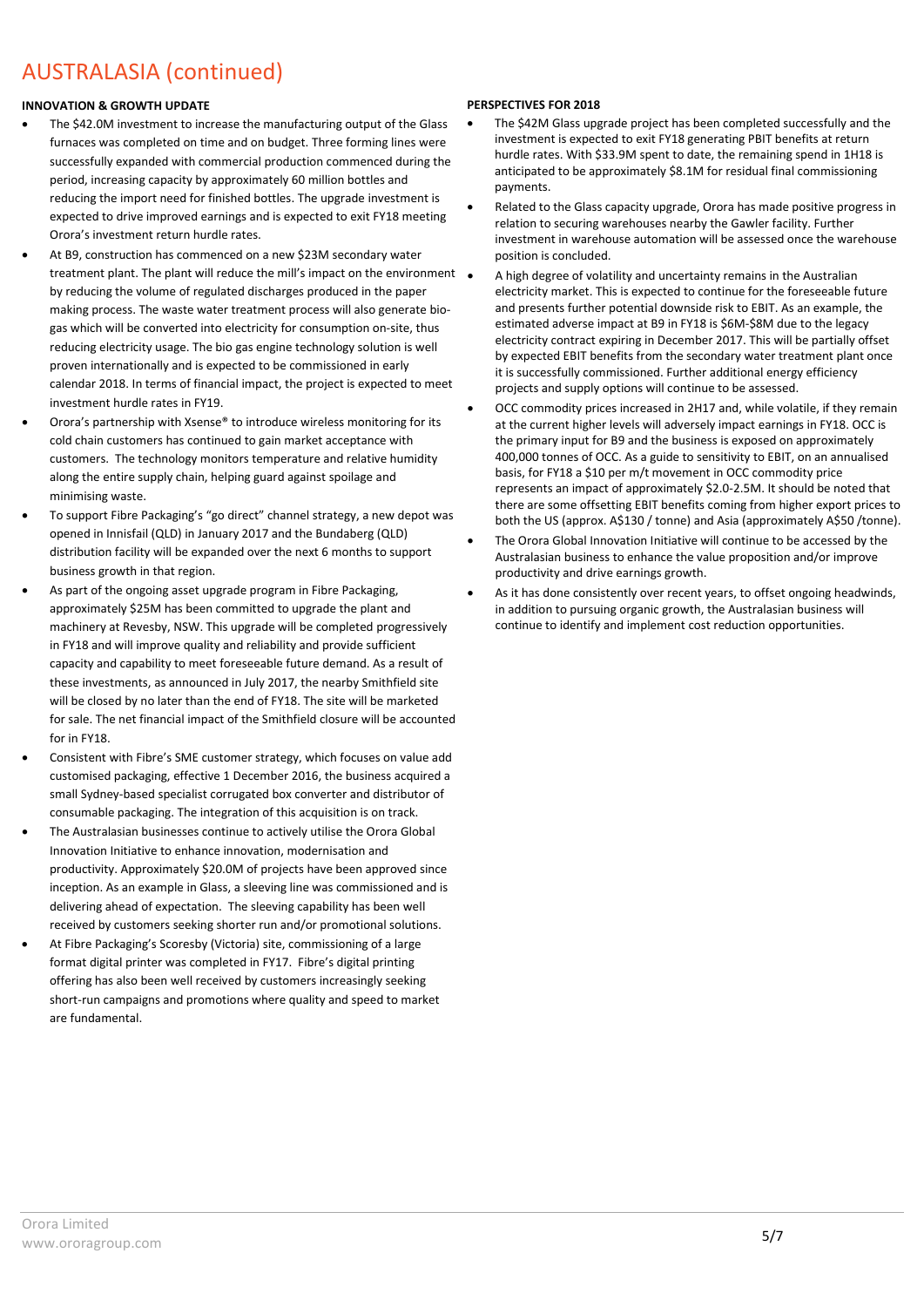## NORTH AMERICA

#### **KEY POINTS**

- North America's reported EBIT grew 18.8% to \$117.5M. This is after a \$4.1M adverse translation impact.
- In local currency terms, EBIT increased 23.1% to US\$88.6M and sales grew 11.4% to US\$1,536.1M. EBIT includes the earnings contributions from the Orora Visual acquisitions completed in FY16 and FY17. In FY17 acquisition and integration costs of approximately US\$1.5M were expensed.
- EBIT margin improved to 5.8% (versus 5.2% pcp) reflecting the positive impact from the acquisition of the higher margin Orora Visual businesses as well as OPS's continued focus on a customised packaging value proposition and improving cost management through supply chain and procurement.
- Cash flow increased 22.1% to \$110.1M and cash conversion improved to 80% (76% in pcp). The improvement was driven by higher earnings and cash received from the sale of surplus land in California (\$4.1M) which was partially offset by an increase in working capital requirements on increased sales activity for corporate accounts in OPS.
- RoAFE declined by 100 bps to 23.7% with higher earnings and improving balance sheet management, being offset by Orora Visual acquisitions that are below historical OPS RoAFE.

#### **ORORA PACKAGING SOLUTIONS**

- OPS continued to deliver strong organic sales growth with revenues increasing approximately 4.2% in USD terms despite economic and market conditions remaining flat.
- EBIT margins increased to 5.4% from 5.1% in pcp. This was slightly above expectations and driven by a sustained emphasis on moving toward higher value, customised offerings in the targeted growth segments of food, IT, auto and pharmaceutical/health and a continued focus on procurement and supply chain efficiencies.
- Landsberg has continued to leverage its national footprint, product breadth and standardised service offering, to deliver sales growth from both existing corporate accounts and new customer wins. As an example, within the food and healthcare segments, Orora has been investing in expanding its service offerings and service infrastructure which has helped drive growth in these sectors at a higher rate than the group average.
- The Manufacturing division increased earnings with the benefits of improved efficiencies and operating cost control offsetting ongoing margin pressure and easing volumes as new capacity comes on-stream. The business has also recently reorganised its sales team to focus on custom products to direct customers.
- Landsberg's Californian warehouse consolidation and reorganisation project is now complete and stabilised. Benefits of the project are expected to be realised from FY18 onwards. The transition costs and inefficiencies incurred in 1H17 were offset by the sale of a surplus parcel of land during the period.
- US linerboard price increases of US\$40/tonne from 1 November 2016, have been fully recovered and a further increase of US\$50/tonne on 1 May 2017 is expected to be fully recovered in the market over the coming months.
- OPS continues to benefit through importing B9 paper which enables the business to market an integrated fibre offering.
- As advised with the December 2016 Half Year results, the ERP system rollout plan was revised early in 2017. The project has since progressed in line with expectations with a further 14 sites going live since January 2017, bringing the total live sites to 29. There has been minimal adverse impact on customer experience and service levels reported and benefits at the site level are starting to materialise. The rollout to the remaining sites will progress over the next 12-15 months. The estimated total project cost remains at approximately US\$30M. Spend to date is approximately US\$22M.

| (A\$ mil)                            | <b>FY16</b> | <b>FY17</b> | Change % |
|--------------------------------------|-------------|-------------|----------|
| Sales Revenue                        | 1,893.2     | 2,037.5     | 7.6%     |
| EBIT                                 | 98.9        | 117.5       | 18.8%    |
| <b>EBIT Margin %</b>                 | 5.2%        | 5.8%        |          |
| ROAFE                                | 24.7%       | 23.7%       |          |
| (US\$ mil)                           | <b>FY16</b> | <b>FY17</b> | Change % |
| Sales Revenue                        | 1,378.8     | 1,536.1     | 11.4%    |
| EBIT                                 | 72.0        | 88.6        | 23.1%    |
| <b>Segment Cash Flow</b>             |             |             |          |
| (A\$ mil)                            | <b>FY16</b> | <b>FY17</b> | Change % |
| <b>EBITDA</b>                        | 115.6       | 139.8       | 20.9%    |
| Non-cash Items                       | 2.7         | (2.8)       |          |
| Movement in Total Working<br>Capital | (1.4)       | (9.0)       |          |
| Net Capex                            | (26.7)      | (17.9)      |          |
| <b>Operating Free Cash Flow</b>      | 90.2        | 110.1       | 22.1%    |
| <b>Cash Conversion</b>               | 76%         | 80%         |          |





#### **ORORA VISUAL**

**EBIT Trend**

- Having now completed its first full financial year, Orora Visual Dallas (formerly IntegraColor) continues to perform in line with expectations for the period. The integration is on track and synergies are flowing through as expected.
- During the period, Orora Visual expanded its national footprint with three further acquisitions of full service point of purchase (POP) and visual display providers:
	- o Orora Visual New Jersey (formerly Register) based in New Jersey was acquired in January 2017 for US\$42.0M;
	- o Orora Visual Chicago and Los Angeles (formerly Garvey and Graphic Tech) were acquired in March 2017 for US\$54.0M;
	- o The integration and performance of these businesses is on track. The feedback from customers (including some recent first time orders) and employees has been very positive;
	- o The near term focus is on harmonising the IT platform (expect to complete by December 2017) and identifying and executing cost synergies. As an example of the latter, in the first quarter of FY18 an underperforming site in Wisconsin will be closed and consolidated to other sites; and
	- o The refinement of the Orora Visual value proposition has recently been launched which highlights the benefit of establishing a national footprint.
- Orora Visual's financial results in FY17 were adversely impacted by total transaction costs of approximately US\$1.1M.